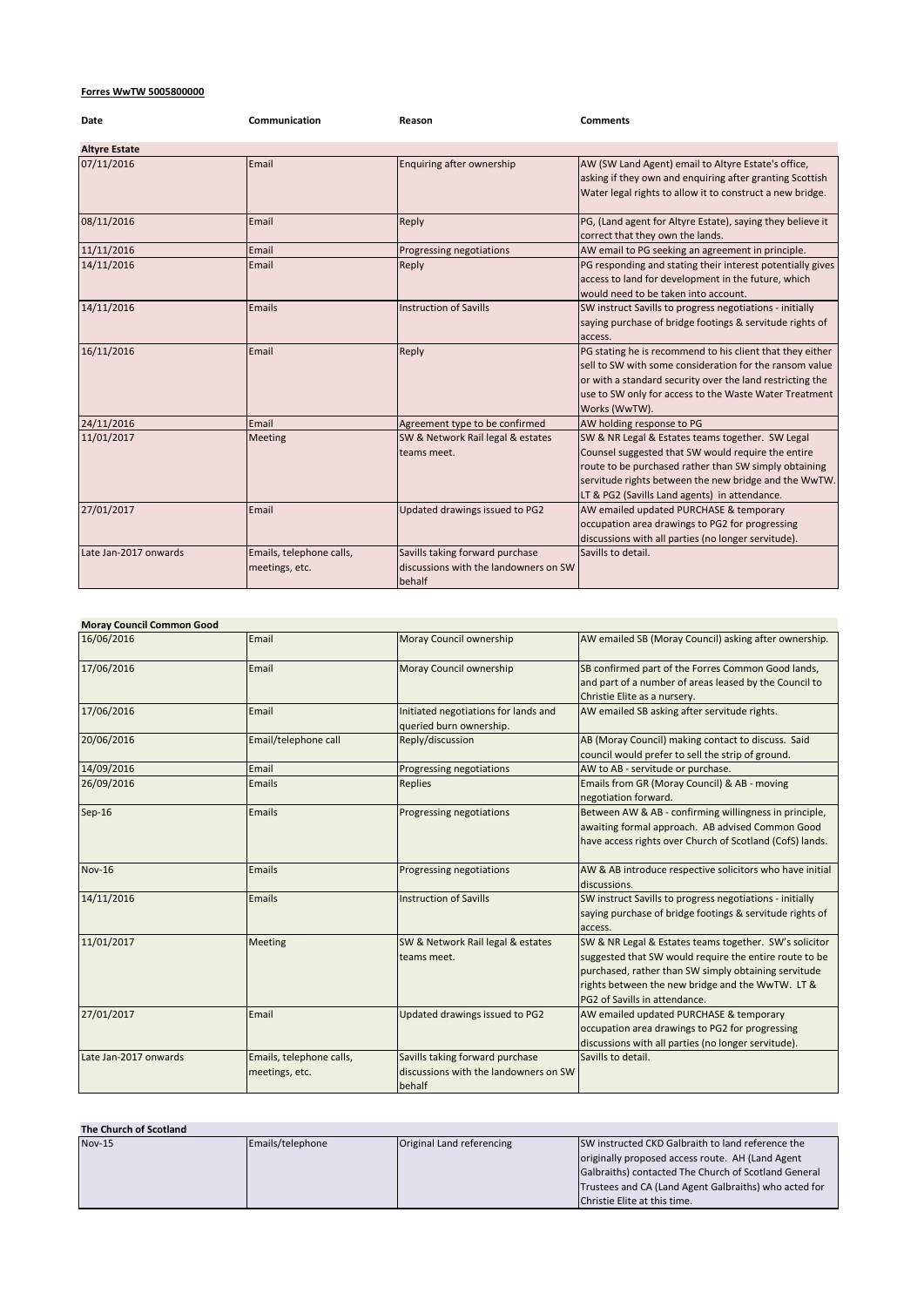| 13/04/2016            | Email                                      | Initiated negotiations for lands and<br>queried burn ownership.                    | AW emailed General Trustees directly with original route<br>drawings, seeking servitude rights / ownership of bridge<br>solum, and enquired if they also owned the burn.                                                                                        |
|-----------------------|--------------------------------------------|------------------------------------------------------------------------------------|-----------------------------------------------------------------------------------------------------------------------------------------------------------------------------------------------------------------------------------------------------------------|
| Mid Apr-16            | <b>Meeting</b>                             | Learnt of Network Rail proposals<br>during general discussion.                     | AW meeting with AN (land agent Church of Scotland)<br>about other matters.                                                                                                                                                                                      |
| 26/04/2016            | Email                                      | Network Rail proposals                                                             | AN emailed AW a Network Rail drawing.                                                                                                                                                                                                                           |
| 05/05/2016            | Email                                      | Chasing reply to email of 13/04/2016                                               | AW email                                                                                                                                                                                                                                                        |
| 06/06/2016            | Email                                      | Chasing reply to email of 13/04/2016                                               | AW email                                                                                                                                                                                                                                                        |
| 07/06/2016            | Email                                      | Fees reimbursement                                                                 | CofS email seeking confirmation their costs will be<br>reimbursed - referred to an email of 27 April 2016 not<br>received.                                                                                                                                      |
| 08/06/2016            | Email                                      | New route                                                                          | AW emailed MM (CofS) directly confirming fees<br>reimbursement and sending plan of revised route,<br>seeking to progress negotiations.                                                                                                                          |
| 13/06/2016            | Email                                      | Ownership extents                                                                  | AW emailed MM directly asking if they owned the lands<br>later to be established as owned by Moray Council<br>Common Good.                                                                                                                                      |
| 15/06/2016            | Email                                      | Ownership extents                                                                  | MM confirmed CofS ownership extents.                                                                                                                                                                                                                            |
| 13/09/2016            | Email                                      | CofS appoint agent.                                                                | AN advising he has been instructed by CofS.                                                                                                                                                                                                                     |
| 14/11/2016            | Emails                                     | <b>Instruction of Savills</b>                                                      | SW instruct Savills to progress negotiations - initially<br>saying servitude rights of access.                                                                                                                                                                  |
| 11/01/2017            | Meeting                                    | SW & Network Rail legal & estates<br>teams meet.                                   | SW & NR Legal & Estates teams together. SW Legal<br>Counsel suggested that SW would require the entire<br>route to be purchased, rather than SW simply obtaining<br>servitude rights between the new bridge and the WwTW.<br>LT & PG2 of Savills in attendance. |
| 27/01/2017            | Email                                      | Updated drawings issued to PG2                                                     | AW emailed updated PURCHASE & temporary<br>occupation area drawings to PG2 for progressing<br>discussions with all parties (no longer servitude).                                                                                                               |
| Late Jan-2017 onwards | Emails, telephone calls,<br>meetings, etc. | Savills taking forward purchase<br>discussions with the landowners on SW<br>behalf | Savills to detail.                                                                                                                                                                                                                                              |

| <b>Christie Elite</b> |                                            |                                                                                    |                                                                                                                                                                                                                                                                |
|-----------------------|--------------------------------------------|------------------------------------------------------------------------------------|----------------------------------------------------------------------------------------------------------------------------------------------------------------------------------------------------------------------------------------------------------------|
| <b>Nov-15</b>         | Emails/telephone                           | Original Land referencing                                                          | SW instructed CKD Galbraith to land reference the<br>originally proposed access route. AH contacted The<br>Church of Scotland General Trustees and CA who acted<br>for Christie Elite at this time.                                                            |
| <b>Dec-15</b>         | Telephone                                  | Initial contact                                                                    | AW mentioned scheme proposals to Christie Elite's<br>agent, CA.                                                                                                                                                                                                |
| 13/04/2016            | Email                                      | Initiated negotiations for lands and<br>queried burn ownership.                    | AW emailed CA with original route drawings, seeking<br>servitude rights / ownership of bridge solum & WwTW<br>extension lands, and enquired if Christie Elite might also<br>own the burn.                                                                      |
| 05/05/2016            | Email                                      | Chasing reply to email of 13/04/2016                                               | AW email.                                                                                                                                                                                                                                                      |
| 08/06/2016            | Email                                      | New route                                                                          | AW emailed CA sending plan of revised route, seeking to<br>progress negotiations.                                                                                                                                                                              |
| 10/11/2016            | Email                                      | New route                                                                          | KW (ESD Project Manager) copied AW into a reply he<br>received from Christie Elite saying he had discussed the<br>new route with their MD and have agreed our proposal<br>in principle.                                                                        |
| 14/11/2016            | Emails                                     | <b>Instruction of Savills</b>                                                      | SW instruct Savills to progress negotiations - initially<br>saying purchase of WwTW extension lands & servitude<br>rights of access.                                                                                                                           |
| 11/01/2017            | Meeting                                    | SW & Network Rail legal & estates<br>teams meet.                                   | SW & NR Legal & Estates teams together. SW Legal<br>Counsel suggested that SW would require the entire<br>route to be purchased rather than SW simply obtaining<br>servitude rights between the new bridge and the WwTW.<br>LT & PG2 of Savills in attendance. |
| 27/01/2017            | Email                                      | Updated drawings issued to PG2 of<br>Savills                                       | AW emailed updated PURCHASE & temporary<br>occupation area drawings to PG2 for progressing<br>discussions with all parties (no longer servitude).                                                                                                              |
| Late Jan-2017 onwards | Emails, telephone calls,<br>meetings, etc. | Savills taking forward purchase<br>discussions with the landowners on SW<br>behalf | Savills to detail.                                                                                                                                                                                                                                             |

**Network Rail** 05/05/2016 **Emails** Emails **AW & KW (ESD project manager) Emails** AW & KW (ESD project manager) sharing information about NR's proposals. KW just heard of NR building haul roads. 06/06/2016 **Email** Email KW advising further details of NR's proposals - learnt Mosset Road level crossing being removed June 2017. Alternative (current) route along the south side of the fields started to be considered.